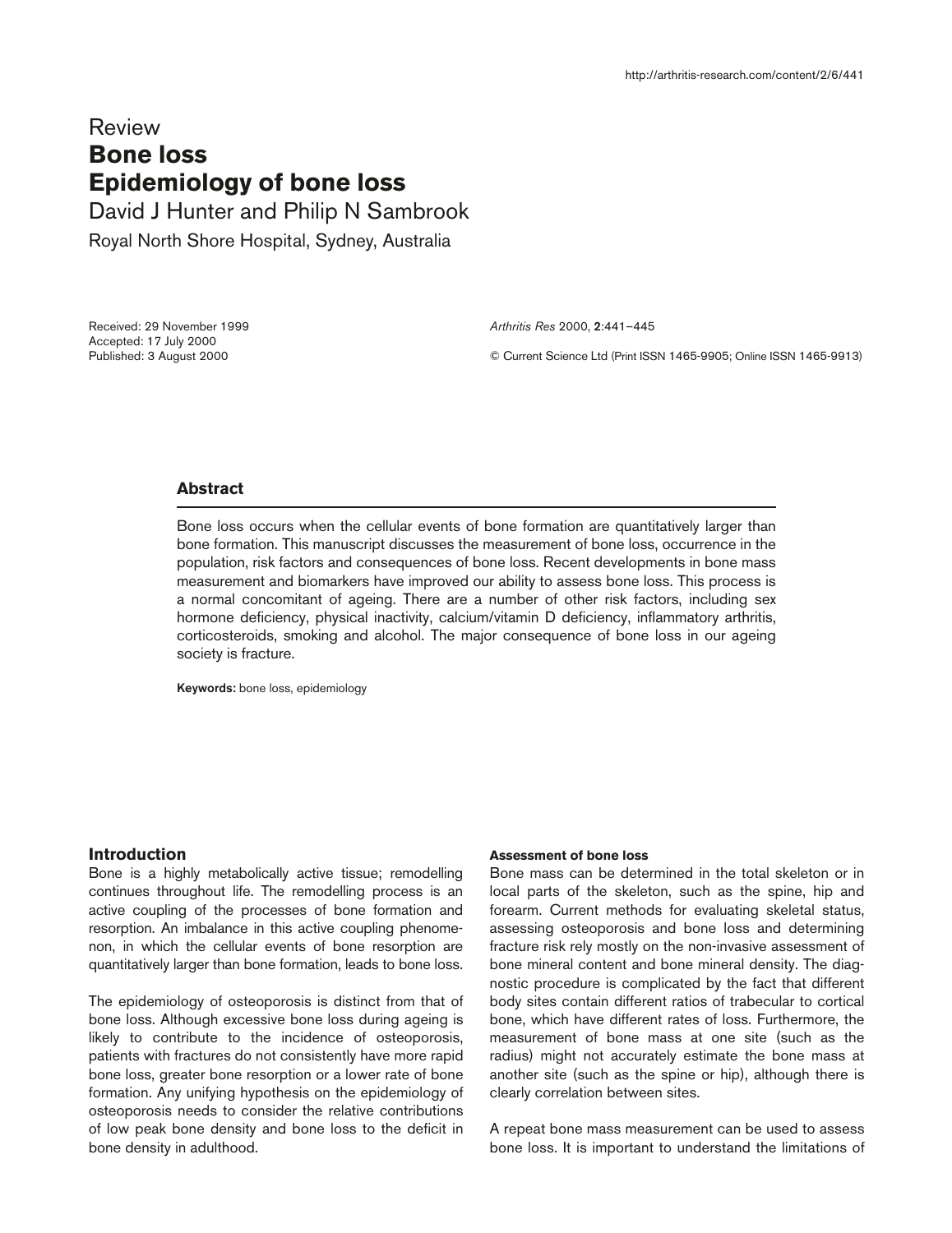these methods. Most studies on involutional bone loss have used absorptiometric techniques such as single photon absorptiometry, dual photon absorptiometry and, more recently, dual X-ray absorptiometry and single X-ray absorptiometry. Most of these techniques adjust the estimate of bone mineral for the errors in accuracy, which arise from variability in fat mass between individuals. It is likely that such errors of accuracy contribute to errors in the estimation of bone mass. Moreover, variable fat content of the spine with age is likely to contribute to errors in the estimation of bone loss [1]. At the spine the problem is compounded by the increasing prevalence of osteoarthritis and vascular calcification at the lumbar spine with age.

A further problem is that neither single nor dual X-ray absorptiometry measures true bone density (g/cm3). The areal bone density (g/cm or g/cm2) that they provide yields an overestimate of volumetric bone mineral density. This inaccuracy is negligible in the short term but is more important in longitudinal studies, particularly as the width of many bones can increase with age [2]. A recent study by Grampp *et al* [3] advocated the use of quantitative computed tomography as the most accurate method of assessing bone loss.

Another approach to the estimation of the rate of loss has been the measurement of biochemical markers of bone turnover. Previous reports concerning the association of markers with bone loss have been inconsistent. Some cross-sectional studies have found that there is a weak inverse relationship between biochemical markers and bone density, and that marker levels are elevated during periods of accelerated bone loss, such as early menopause [4,5]. Several algorithms have been developed from longitudinal data to provide an estimate of bone loss and stratify people into categories on the basis of their rate of bone loss [6,7]. The large day-to-day variations in the concentration of biochemical markers, and heterogeneity in biochemical markers of bone turnover in patients with fractures, make the application of these techniques difficult even for longitudinal data. More work is required to stratify further the risk of bone loss, but at present the use of biochemical markers has limited value in predicting bone loss in individuals [8].

## **Occurrence of bone loss**

Bone loss is a normal concomitant of ageing and occurs in both genders after peak bone mass has been attained [9]. Starting from the middle of the third decade, women lose 35% of their cortical bone and 50% of their trabecular bone [10], whereas men lose approximately two thirds of this amount over their respective lifetimes [11].

Type 1 (postmenopausal) osteoporosis generally occurs before the age of 65. It affects 5–25% of women in early menopause [10,12]. Eastell *et al* [13] found that the ratio of trabecular to cortical bone of the vertebral body was 75:25, whereas other investigators found the ratio in the femoral neck to be 30:70 [14]. As trabecular bone loss is accelerated relative to cortical bone loss after menopause, regions with substantial amounts of trabecular bone might become fragile sooner.

Type 2 osteoporosis occurs in both men and women and involves the loss of both trabecular and cortical bone. The prevalence of this type of bone loss is universal after peak bone mass has been attained.

Studies have shown that from age 30–40, bone loss (both trabecular and cortical) begins [10,11] and that menopause is followed by an immediate decrease in bone mass and density within a year at both peripheral and central sites. The increased rate of bone loss reaches equilibrium approximately 10 years after menopause and then merges into a continuous age-related loss of predominantly cortical bone [15].

There is no firm evidence that bone loss is a bimodal process (in other words that there are fast losers and slow losers). Some studies have stratified their analysis of fracture risk into those who are fast, normal and slow bone losers. The results of this analysis indicate that those with a faster rate of bone loss have a higher future risk of fracture [16].

## **Risk factors for bone loss**

In contrast with the total variance in bone density, which is undoubtedly predominantly genetic [17], studies on the genetic determinants of bone loss have yielded conflicting results [18–20]. From these data the view has emerged that environmental factors such as exercise might exert a large influence on bone loss at skeletal sites such as the hip and wrist, whereas genetic factors might be important in determining spinal bone loss. Gene–environment interactions undoubtedly contribute at all sites of bone loss.

Of the many factors that influence bone loss, sex hormone deficiency is by far the most important. Data from several studies have shown that rapid bone loss in women after the menopause can be effectively prevented by hormone replacement therapy [21]. As well as sex hormones, abnormalities of the calciotropic hormones are associated with bone loss [22].

Distinct from the accelerated phase of postmenopausal bone loss is a continuous and more gradual process of agerelated bone loss that starts before the menopause in women and continues throughout life in both sexes [11]. This type of loss was previously considered to be a relatively slow and constant process, but longitudinal prospective research has provided evidence for a phase of accelerated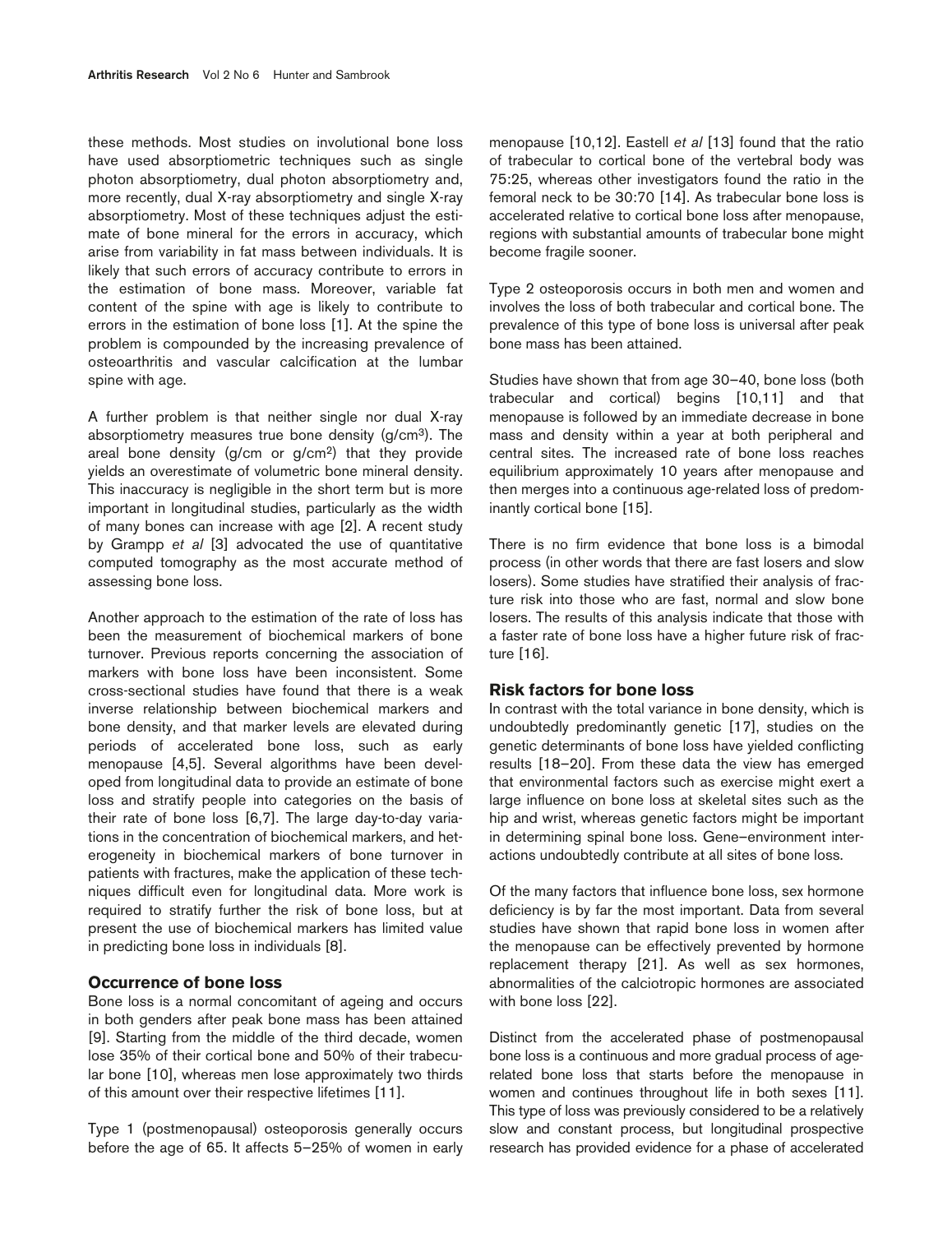bone loss in old age, affecting mainly the hip [23,24]. It is difficult to differentiate the relative contributions of age and oestrogen deficiency in most patients [25].

There have been few longitudinal studies investigating the effect of physical activity on bone loss. Some studies have shown beneficial effects of exercise on bone mass in postmenopausal women. A recent longitudinal study provided evidence that a physically active lifestyle in the later decades of life can retard proximal femur loss [26]. This suggested an interaction between physical activity, weight, weight change and age-related bone loss. Underlying the idea that physical activity increases muscle strength and hence bone mass, several studies have examined the mechanical influence on bone loss [27].

Calcium intake has a significant effect on bone loss in women although the magnitude of effect seems to be dependent on age and site [28]. There is evidence that calcium supplementation slows the rate of bone loss in postmenopausal women [29], especially in those with a low dietary intake of calcium [30]. Moreover, the supplementation of calcium and vitamin D has been shown to reduce the risk of hip fracture in institutionalized elderly patients, who might be deficient in these nutrients [31].

The osteoporosis associated with inflammatory diseases such as rheumatoid arthritis and neoplastic diseases such as myeloma is due in large part to increased bone loss. This has been extensively documented in rheumatoid arthritis, where there is evidence of systemic and periarticular bone loss at an early phase in the disease [32]. Corticosteroids also cause osteoporosis by inducing accelerated bone loss [33].

Smoking predisposes to osteoporosis by inducing an earlier menopause and by causing an increased metabolic breakdown of oestrogen, both of which tend to accelerate bone loss [34].

High intakes of alcohol are known to have deleterious effects on bone mass, owing to the inhibitory effect of the alcohol on osteoblastic activity and the fact that the individuals who consume large amounts of alcohol are also prone to protein and/or calcium malnutrition, reduced mobility and hypogonadism.

Higher weight is associated with lower rates of bone loss [26]; conversely, older women with a smaller body size are at increased risk of hip fracture [35]. This increased risk is seen predominantly in those with involuntary weight loss [36].

Other risk factors for bone loss include gastrointestinal disorders causing malabsorption, the use of drugs such as anticonvulsants, chronic renal disease and amenorrhoea [37].

## **Outcome of bone loss: clinical implications**

The major consequence of bone loss in our ageing society is fracture. The relative contributions of peak bone mass and bone loss to the development of low bone mass later in life with its attendant fractures requires clarification. Until these factors can be measured and their contributions to fracture development calculated it will be difficult to determine the exact role of bone loss in fracture development, because other factors associated with bone loss such as the development of microarchitectural abnormalities and microdamage could also be contributing.

Bone density decreases with advancing age as a result of bone loss [11]. Prospective epidemiological studies indicate that bone mineral density is the single best predictor of fractures [38,39]. A 1 SD decrease in bone mass can account for a 50–100% increase in the risk of all nonspine fractures, and a 1 SD difference in bone mass in the femoral neck is associated with a relative risk of 2.6 for subsequent hip fracture.

Bone turnover is difficult to interpret on an individual level. Heterogeneity in histomorphometric parameters of bone turnover, and biochemical markers of bone turnover [40], are found in patients with fractures. Eriksen *et al* [41] showed that patients with vertebral fractures had increased bone resorption and decreased bone formation at the cellular level but not at the tissue level. Meunier *et al* [42] found that approximately 50% of patients with vertebral fractures had no evidence of abnormalities in bone resorption or formation, approximately 30% had higher bone resorption surfaces, and approximately 20% had evidence of decreased formation.

Approximately 40 in 100 women will experience one or more fractures after the age of 50 years. At 50 years for women the lifetime risk is 17.5% for hip fracture, 16% for vertebral fracture and 16% for Colles' fracture; for men, the respective lifetime risks are 6%, 5% and 2.5% [43]. The consequences of these fractures, which can include reduced life expectancy, prolonged medical care and loss of independence, have a profound socioeconomic impact in an ageing population [44]. The different fracture risk in men is a result of a number of contributing factors, including less bone loss with ageing [45].

## **Management of bone loss**

The two approaches that can be adopted in bone loss modification are, firstly, to identify those at greatest risk and, secondly, to move the distribution of bone loss for the whole population. From the viewpoint of the individual patient, bone loss is only one of the factors associated with ageing that contributes to fracture risk; management therefore needs to be individualized. Initially addressing their modifiable risk factors remains the gold standard of current medical practice. Following this pharmacological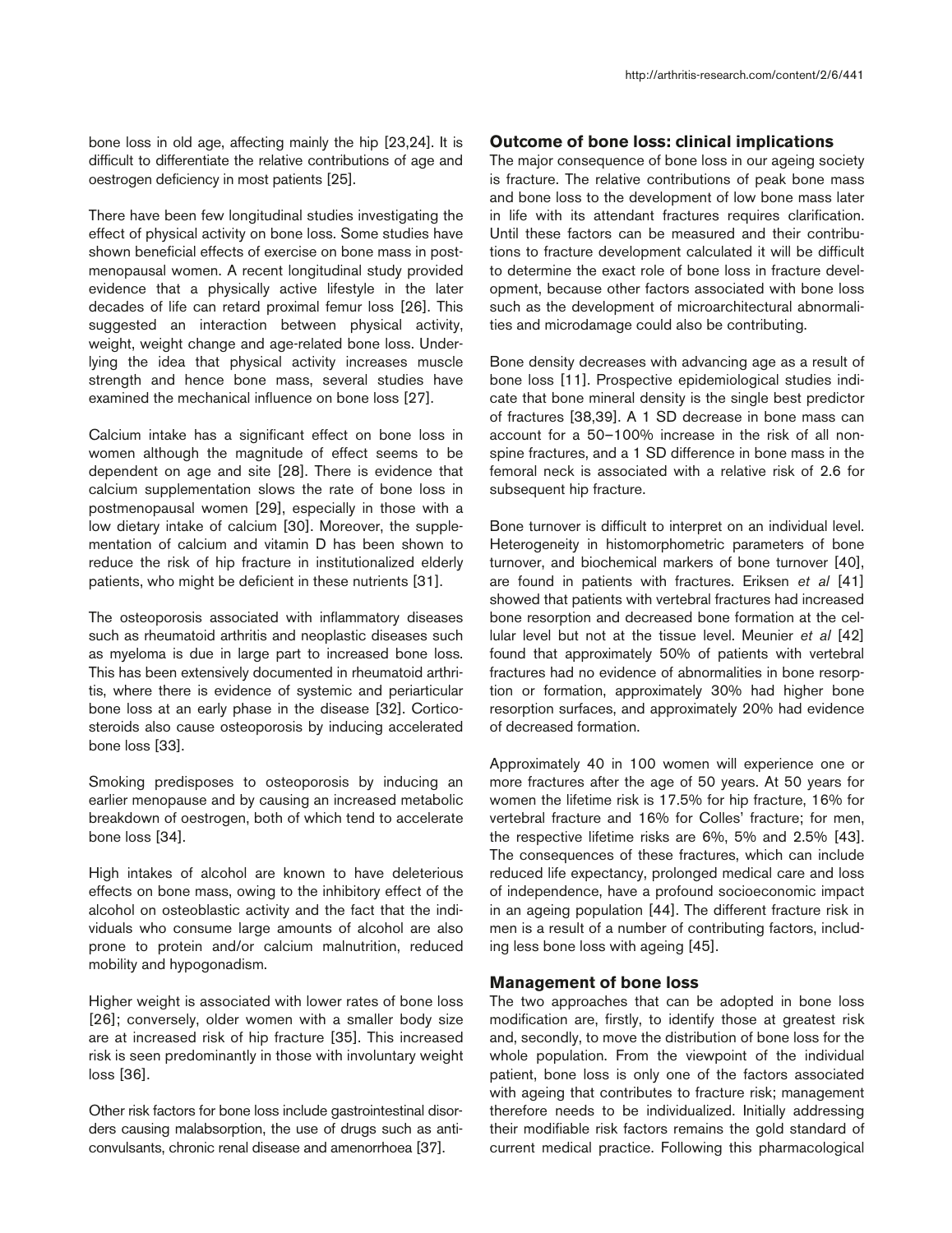intervention might be required for those individuals identified as being 'at risk'.

No discussion of epidemiology would be complete without considering the pharmaco-epidemiology of bone loss. In recent years a plethora of antiresorptive agents have become available. Rather than identify their individual strengths on the modification of bone loss, we would encourage readers to consider the various consensus statements available [46].

#### **References**

- 1. Pacifici R, Susman N, Carr PL, Birge SJ, Avioli LV: **Single and dual energy tomographic analysis of spinal trabecular bone: a comparative study of normal and osteoporotic women.** *J Clin Endocrinol Metabol* 1987, **64**:209–214.
- 2. Parfitt AM: **Age related structural changes in trabecular and cortical bone: cellular mechanisms and biomechanical consequences.** *Calcif Tissue Int* 1984, **36**:122–128.
- 3. Grampp S, Genant HK, Mathur A, Lang P, Jergas M, Takada M, Gluer CC, Lu Y, Chavez M: **Comparisons of noninvasive bone mineral measurements in assessing age-related loss, fracture discrimination, and diagnostic classification.** *J Bone Min Res* 1997, **12**:697–711.
- 4. Uebelhardt D, Schleemer A, Johansen JS, Gineyts E, Christiansen C, Delmas PD: **Effect of menopause and hormone replacement therapy on the urinary excretion of pyridinium crosslinks.** *J Clin Endocrinol Metab* 1991, **72**:367–373.
- 5. Garnero P, Sornay-Rendu E, Chapuy MC, Delmas PD: **Increased bone turnover in late postmenopausal women is a major determinant of osteoporosis.** *J Bone Min Res* 1996, **3**:337–349.
- 6. Christiansen C, Riis BJ, Rodbro P**. Prediction of rapid bone loss in postmenopausal women.** *Lancet* 1987, **i**:1105–1108.
- 7. Falch JA, Sandvik L, van Beresteijn ECH: **Development and evaluation of an index to predict early postmenopausal loss.** *Bone* 1992, **13**:337–341.
- Bauer DC, Sklarin PM, Stone KL, Black DM, Nevitt MC, Ensrud KE, Arnaud CD, Genant HK, Garnero P, Delmas PD, Lawaetz H, Cummings SR: **Biochemical markers of bone turnover and prediction of hip bone loss in older women: the study of osteoporotic fractures.** *J Bone Min Res* 1999, **14**:1404–1410.
- 9. Riggs BL, Wahner HW, Melton LJ, Richelson LS, Judd HL, Offord KP**. Rates of bone loss in the appendicular and axial skeletons of women: evidence of substantial vertebral bone loss before menopause.** *J Clin Invest* 1986, 77:1487–1491.
- 10. Riggs BL, Wahner HW, Seeman E, Offord KP, Dunn WL, Mazess RB, Johnson KA, Melton LJ III: **Changes in bone mineral density of the proximal femur and spine with ageing: differences between the postmenopausal and senile osteoporosis syndromes.** *J Clin Invest* 1982, **70**:716–723.
- 11. Riggs BL, Wahner HW, Dunn WL, Mazess RB, Offord KP, Melton LJ: **Differential changes in bone mineral density of the appendicular and axial skeleton with ageing.** *J Clin Invest* 1981, **67**:328–335.
- 12. Lindsay R: **Prevention of osteoporosis.** *Clin Orthop* 1987, **222**:44– 59.
- 13. Eastell R, Wahner HW, O'Fallon WM, Amadio PC, Melton LJ, Riggs BL: **Unequal decrease in bone density of lumbar spine and ultradistal radius in Colles' and vertebral fracture syndromes.** *J Clin Invest* 1989, **83**:168–174.
- 14. Liu G, Chou T, Seeman E: **Age-related changes in the proportions of cortical and trabecular bone of the vertebral body and proximal femur.** In *Proceedings of the Annual Meeting of the Australian/New Zealand Bone Mineral Society. Bone Min Res* 1992, 67.
- 15. Riggs BL, Melton LJ III: **Involutional osteoporosis.** *N Engl J Med* 1986, **314**:1676–1686.
- 16. Riis BJ: **The role of bone loss.** *Am J Med* 1995, **98**:29S–32S.
- 17. Pocock NA, Eisman JA, Hopper JL, Yeates MG, Sambrook PN, Eberl S: **Genetic determinants of bone mass in adults: a twin study.** *J Clin Invest* 1987, **80**:706–710.
- 18. Slemenda CW, Christian JC, Reed T, Reister TK, Williams CJ, Johnston CC: **Long term bone loss in men: Effects of genetic and environmental factors.** *Ann Intern Med* 1992, **117**:286–291.
- 19. Kelly PJ, Hopper JL, Macaskill GT, Pocock NA, Sambrook PN, Eisman JA: **Genetic factors in bone turnover.** *J Clin Endocrinol Metab* 1991, **72**:808–813.
- 20. Kelly PJ, Nguyen T, Hopper J, Pocock N, Sambrook P, Eisman J: **Changes in axial bone density with age: a twin study.** *J Bone Min Res* 1993, **8**:11–17.
- 21. Riggs BL, Melton LJ: The prevention and treatment of osteoporo**sis.** *N Engl J Med* 1993, **328**:460–464.
- 22. Stone K, Bauer DC, Black DM, Sklarin P, Ensrud KE, Cummings SR: **Hormonal predictors of bone loss in elderly women: a prospective study.** *J Bone Min Res* 1998, **13**:1167–1174.
- 23. Jones G, Nguyen T, Sambrook P, Kelly PJ, Eisman JA: **Progressive loss of bone in the femoral neck in elderly people: longitudinal findings from the Dubbo osteoporosis epidemiology study.** *Br Med J* 1994, **309**:691–695.
- 24. Ensrud KE, Palermo L, Black DM, Cauley J, Jergas M, Orwoll ES, Nevitt MC, Fox KM, Cummings SR: **Hip and calcaneal bone loss increase with advancing age: longitudinal results from the study of osteoporotic fractures.** *J Bone Min Res* 1995, **10**:1778–1787.
- 25. Riggs BL, Khosla S, Melton LJ: **A unitary model for involutional osteoporosis: Estrogen deficiency causes both Type 1 and Type 2 osteoporosis in postmenopausal women and contributes to bone loss in ageing men.** *J Bone Min Res* 1998, **13**:763–773.
- 26. Nguyen TV, Sambrook PN, Eisman JA: **Bone loss, physical activity, and weight change in elderly women: the Dubbo osteoporosis epidemiology study.** *J Bone Min Res* 1998, **13**:1458–1467.
- 27. Frost HM: **On our age-related bone loss: insights from a new paradigm.** *J Bone Min Res* 1997, **12**:1539–1546.
- 28. Citron JT, Ettinger B, Genant HK: **Spinal bone mineral loss in estrogen-replete, calcium-replete premenopausal women.** Osteoporosis Int 1995, **5**:228–233.
- 29. Reid IR, Ames RW, Evans MC, Gamble GD, Sharpe SJ: **Effect of calcium supplementation on bone loss in postmenopausal women.** *N Engl J Med* 1993, **328**:460–464.
- 30. Dawson Hughes B, Dallal GE, Krall EA, Sadowski L, Sahyoun N, Tannenbaum S: **A controlled trial of the effect of calcium supplements on bone density in postmenopausal women.** *N Engl J Med* 1990, **323**:878–883.
- 31. Chapuy MC, Arlot ME, Dubeof F, Brun J, Crouzet B, Arnaud S, Delmas PD, Meunier PJ: **Vitamin D3 and calcium to prevent hip fractures in elderly women.** *N Engl J Med* 1992, **327**:1637–1642.
- 32. Gough AK, Lilley J, Eyre S, Holder PL, Emery P: **Generalised bone loss in patients with early rheumatoid arthritis.** *Lancet* 1995, **344**: 23–27.
- 33. Sambrook PN, Jones G: **Corticosteroid osteoporosis.** *Br J Rheumatol* 1995, **34**:8–12.
- 34. Baron JA: **Smoking and estrogen related disease.** *Am J Epidemiol* 1984, **119**:9–22.
- 35. Ensrud KE, Lipschutz RC, Cauley JA, Seeley D, Nevitt MC, Scott J, Orwoll ES, Genant HK, Cummings SR: **Body size and hip fracture risk in older women: a prospective study. Study of Osteoporotic Fractures Research Group.** *Am J Med* 1997, **103**:274–280.
- 36. Ensrud KE, Cauley J, Lipschutz R, Cummings SR: **Weight change and fractures in older women. Study of Osteoporotic Fractures Research Group.** *Arch Int Med* 1997, **157**:857–863.
- 37. Miller KK, Klibanski A: **Amenorrheic bone loss.** *J Clin Endocrin Metab* 1999, **84**:1775–1783.
- 38. Ooms ME, Vlasman P, Lips P, Nauta J, Bouter LM, Valkenburg HA: **The incidence of hip fractures in independent and institutionalised people.** *Osteoporosis Int* 1994, **4**:6–10.
- 39. Melton LJ, Lane AW, Cooper C, Eastell R, O'Fallon WH, Riggs BL: **Prevalence and incidence of vertebral deformities.** *Osteoporosis Int* 1993, **3**:113–119.
- 40. Eastell R, Robins SP, Colwell T, Assiri AMA, Riggs BL, Russell RGG: **Evaluation of bone turnover in type 1 osteoporosis using biochemical markers specific for bone formation and bone resorption.** *Osteoporosis Int* 1993, **3**:255–260.
- 41. Eriksen EF, Hodgson SF, Eastell R, Cedel SL O'Fallon WM, Riggs BL: **Cancellous bone remodelling in type 1(postmenopausal) osteoporosis: quantitative assessment of rates of formation, resorption and bone loss at tissue and cellular levels.** *J Bone Min Res* 1990, **5**:311–319.
- 42. Meunier PJ, Sellami S, Briancon D, Edouard C**. Histological heterogeneity of apparently idiopathic osteoporosis.** In: *Osteoporosis – Recent Advances in Pathogenesis and Treatment*. Edited by Deluca HF, Frost HM, Jee WSS, Johnston CC, Parfitt AM. Baltimore: University Park Press; 1990:293–301.